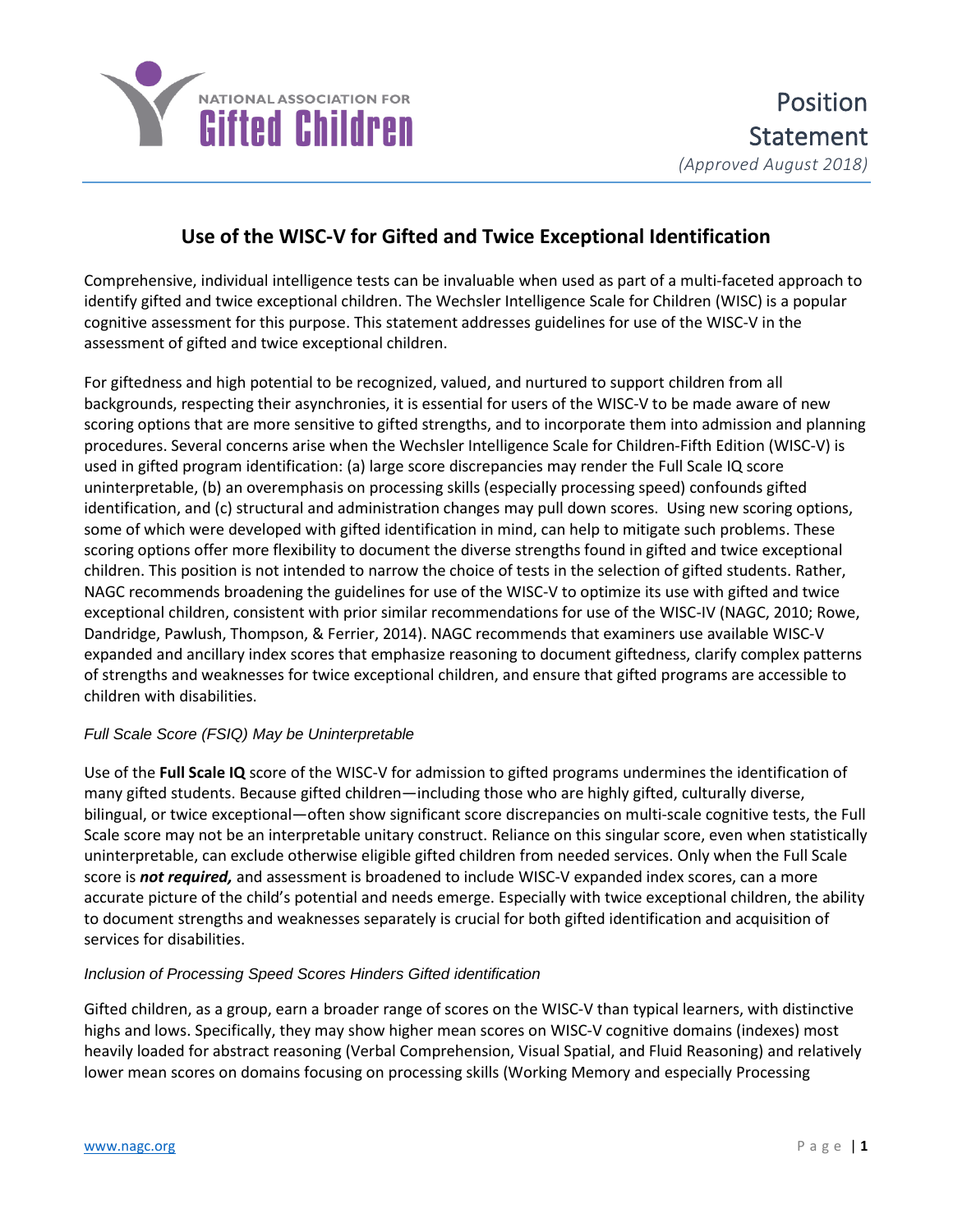Speed).<sup>1</sup> Weaknesses in areas less relevant to advanced academic programming (e.g., slower speed on timed paper-and-pencil tasks) may lower the Full Scale score below cutoffs for gifted identification. Use of Full Scale scores with twice exceptional children, whose discrepancies may be pronounced due to weaknesses, can block their access to gifted programs.

## *Structural/Administrative Changes Decrease the Probability of Gifted Identification*

The WISC-V introduces important structural changes from the WISC-IV. The 16 WISC-V subtests fall into five indexes instead of four: Verbal Comprehension, Visual Spatial, Fluid Reasoning, Working Memory, and Processing Speed. Each index contains only two primary (core) subtests, instead of three, and not all indexes have supplementary subtests. Substitutions are no longer allowed within indexes to accommodate disabilities; only one substitution is permitted within the Full Scale IQ score. The use of five indexes skews the longtime balance between verbal and visual reasoning toward visual, reflected in both the Full Scale IQ score and the General Ability Index. Yet, children may often be referred for testing for giftedness based on articulate verbal expression, and such children (including those who are bilingual/multilingual) need robust measures of verbal intelligence. Administering WISC-V Verbal Comprehension supplementary subtests to utilize the broader WISC-V Verbal (Expanded Crystallized) Index meets the need for attention to this area.

Other structural changes include adjustments to discontinue criteria and to timing. Discontinue criteria on the WISC-V (compared to the WISC-IV) are shortened from four or five items missed in a row to three, except in Block Design, which changed from three items to two. Use of timing on subtests has increased on the WISC-V. Visual Puzzles and Figure Weights were added to the Visual Spatial and Fluid Reasoning core tests, and each allows only 30 seconds for the most difficult items. The addition of heavily timed subtests with short discontinue criteria may underestimate gifted abilities (Silverman, 2018, pp. 193-196).

# *Recommendations for Use*

In comprehensive assessment of gifted and twice exceptional children, the WISC-V Full Scale IQ score should **not** be required. The Full Scale score may be disadvantageous for such students and may impede efforts to ensure that gifted classrooms, programs, and schools are accessible to children with disabilities.

Instead, NAGC recommends that any one of the following WISC-V scores (subtests in parentheses), should be acceptable for use in the selection process for gifted programs if it falls within the confidence interval of the required score for admission:

- the **Verbal (Expanded Crystallized) Index (VECI)** (SI, VC, IN and CO),
- the **Nonverbal Index (NVI)** (BD, MR, CD, FW, VP, and PS),
- the **Expanded Fluid Index (EFI)** (MR, FW, PC, and AR),
- the **General Ability Index (GAI)** (BD, SI, MR, VC and FW),
- the **Full Scale IQ Score (FSIQ)** (BD, SI, MR, DS, CD, VC, and FW), and/or
- the **Expanded General Ability Index (EGAI)** (SI, VC, IN, CO, BD, MR, FW and AR).

The **Quantitative Reasoning Index (QRI)** (FW and AR) serves as a good indicator of mathematical talent.

Information about scores is available in test manuals and WISC-V Technical Reports #1 and 5.

 $\overline{a}$ 

[www.nagc.org](http://www.nagc.org/) P a g e | **2** <sup>1</sup> Members of the NAGC Assessments of Giftedness Special Interest Group examined WISC-V data on 390 gifted children from 7 U.S. sites.